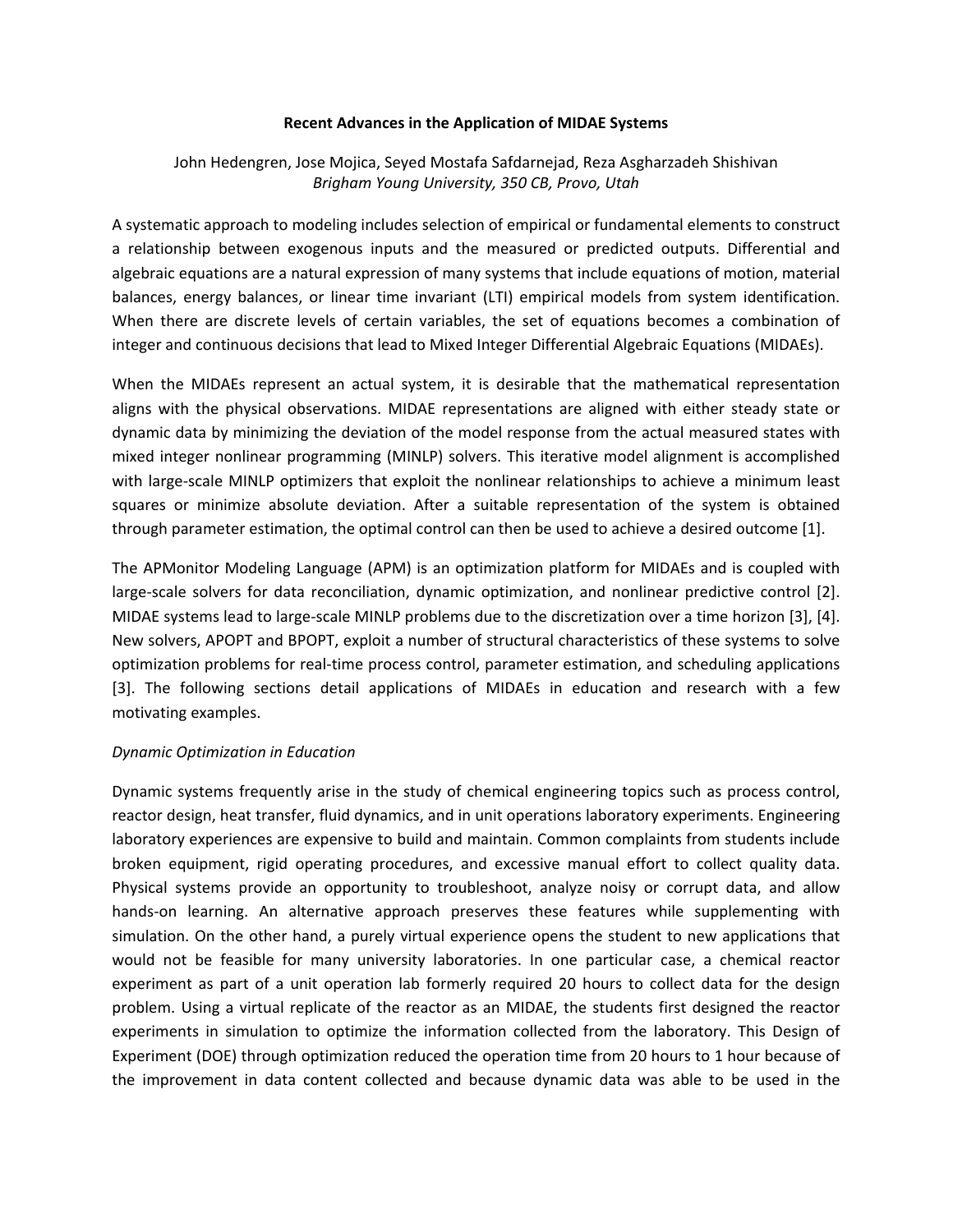parameter estimation for the reactor model. Supplementing the experimental portion with a virtual system helped the students gain greater insight and maximize the laboratory learning experience.

### *Dynamic Optimization in Research*

Applications of dynamic optimization include computational biology [5], unmanned aerial systems [6], chemical process control [7], solid oxide fuel cells [8–10], energy storage [11], and oil & gas upstream monitoring systems [12], [13]. Although these and other systems are considered to be in separate fields of research, there is a common approach to system modeling with MIDAEs. These MIDAEs are used in parameter estimation to investigate fundamental system dynamics by uncovering unmeasured disturbances or parameters [14]. Unlike the Kalman filter [15], parameter and state estimation with MIDAEs respects constraints, uses nonlinear systems of equations without linearization, and seamlessly incorporates data sets with infrequently measured states. In some systems, such as in kinetic modeling, certain reaction pathways can be turned on or off with the use of binary decision variables. Once the system is modeling accurately, a simultaneous dynamic optimization approach is used to drive the simulated system either along a desired trajectory or to minimize a particular objective function. While there are many challenges remaining with MIDAE systems, much progress has been made in the past couple years towards large‐scale and complex systems.

## *References*

- [1] C. Kirches, H. G. Bock, and S. Leyffer, "Modeling Mixed‐Integer Constrained Optimal Control Problems in AMPL," *Mathematical Modelling*, vol. 7, no. 1, pp. 1124–1129, 2012.
- [2] J. D. Hedengren, "APMonitor Optimization Suite," 2013. [Online]. Available: http://apmonitor.com.
- [3] J. D. Hedengren, J. L. Mojica, K. M. Powell, W. Cole, and T. F. Edgar, "APOPT and BPOPT: New NLP and MINLP Solvers for Differential Algebraic Systems with Benchmark Testings," in *INFORMS National Meeting*, 2012.
- [4] S. Boyd and L. Vandenberghe, *Convex Optimization*, vol. 25, no. 3. Cambridge University Press, 2010, pp. 487–487.
- [5] C. S. Abbott, E. L. Haseltine, R. A. Martin, and J. D. Hedengren, "New Capabilities for Large‐Scale Models in Computational Biology," in *AIChE National Meeting*, 2012.
- [6] L. Sun, J. D. Hedengren, and R. W. Beard, "Optimal Trajectory Generation using Model Predictive Control for Aerially Towed Cable Systems," pp. 1–35, 2013.
- [7] T. A. Soderstrom, Y. Zhang, and J. D. Hedengren, "Advanced Process Control in ExxonMobil Chemical Company: Successes and Challenges," in *AIChE National Meeting*, 2010.
- [8] L. T. Jacobsen, B. J. Spivey, and J. D. Hedengren, "Model Predictive Control with a Rigorous Model of a Solid Oxide Fuel Cell," in *American Control Conference (ACC)*, 2013.